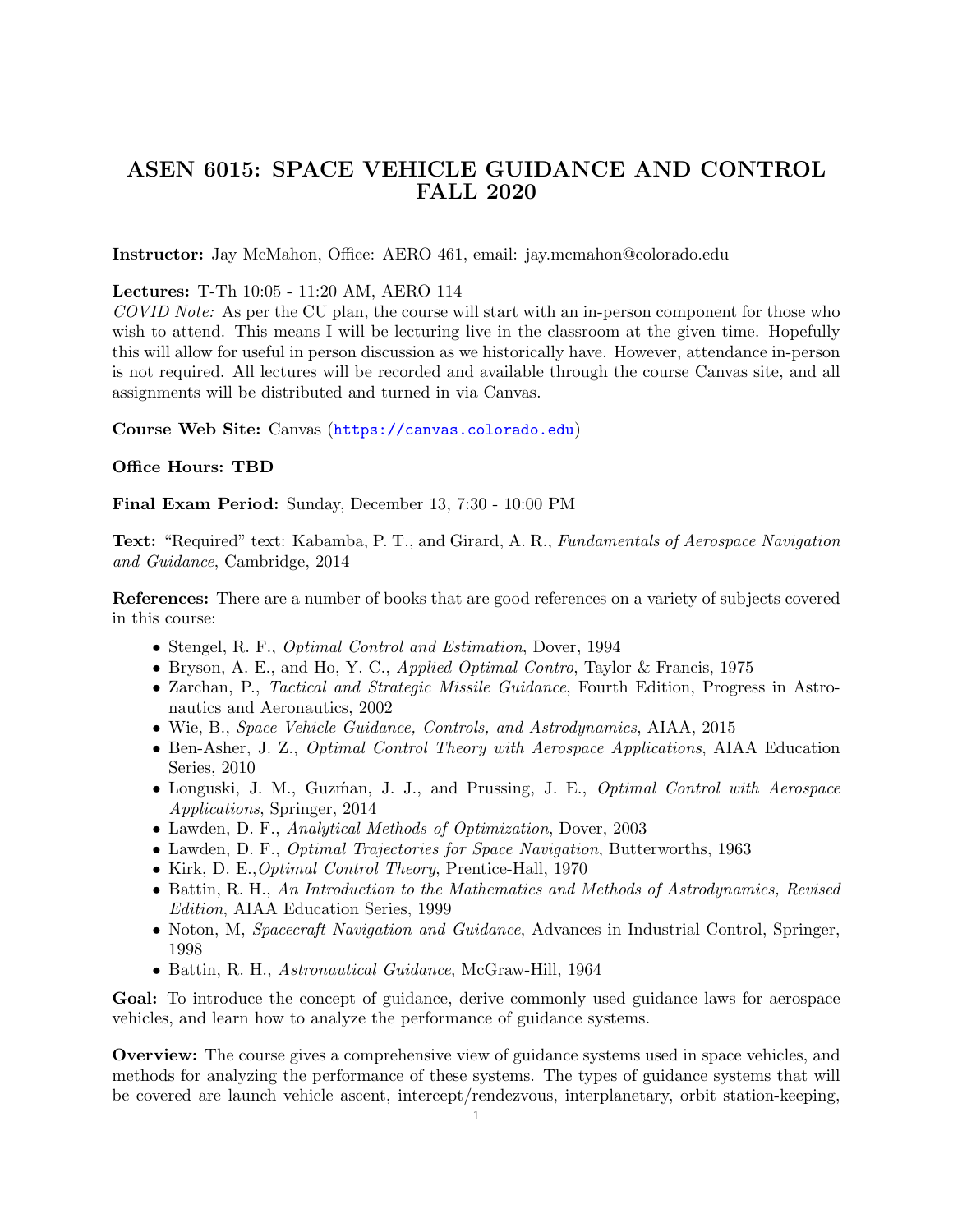atmospheric re-entry, lander, and low-thrust. The mathematical foundation of these systems will be derived and discussed. Real world applications will be presented by reviewing selections from published literature. Course work will emphasize the analysis of the guidance system performance to achieve stated goals.

Grading: I use the standard 100 point system for grading. I reserve the right to define the final numeric ranges for each letter grade, although they typically match the standard scale (and won't be higher than) where an A is 90-100, a B is 80-89, etc. I will assign  $\pm$ 's to the letter grades at the end of the course as I find appropriate. The grade breakdown for this course is: Homework - 50% Midterm - 20%

Project - 30%

Homework Policy: I plan to have 6 homework sets in this course. Typically 2 weeks will be given for each assignment to be completed. Homework sets will generally involve simulations to be created. Any programming language can be used to create these programs. All assignments, including any code written, will be submitted through the course web site.

There may also be some journal papers assigned as pre-class readings so we can discuss the papers in class. These papers will be posted on the course web page or will be available through the library.

Exams: There will be a take-home midterm exam and no final exam. If you have exam grading issues, you must see me within 2 weeks of having the exam returned to you. See policies below for issues with schedule, although given the take-home nature I don't think there will be issues.

**Project:** There will be one **significant** semester project for the course. This project will involve more detailed simulation and analysis than a typical homework assignment. The details will be discussed during the semester. A professionally formatted technical report will be required for the project, and there will be a presentation of results to the class at the end of the semester.

Web Page: This semester we will be using Canvas, CU Boulder's learning management system. We will be using Canvas for posting all class information (assignments, notes, slides); work will also be turned in and returned through this site. There will also be a discussion board that will be used (see next section).

To access Canvas, go to: <https://canvas.colorado.edu>. Log-in using your CU login name and IdentiKey password.

Once you log-in, click on ASEN6015 to go into our course.

Make the most out of Canvas by downloading the Canvas Student App to view your grades, view course materials, submit assignments, take quizzes, and more.

Subscribing to notifications to be reminded of due dates, receive announcements, and grades. Browsing the Canvas Guides or help videos for information on how to use Canvas. If you run into any problems, click the Help Icon within Canvas to report a problem or chat 24x7 with Canvas Support.

For additional assistance, contact the IT Service Center at help@colorado.edu or 303-735-4357.

#### Asynchronous Discussion:

Especially this semester with the remote support, outside of class discussion will be very important. The primary way we will do this is through the Discussion Board on Canvas. This should the primary forum for questions and discussion in the course. For questions or comments about class material, theory, homework etc, PLEASE post here first as opposed to emailing me.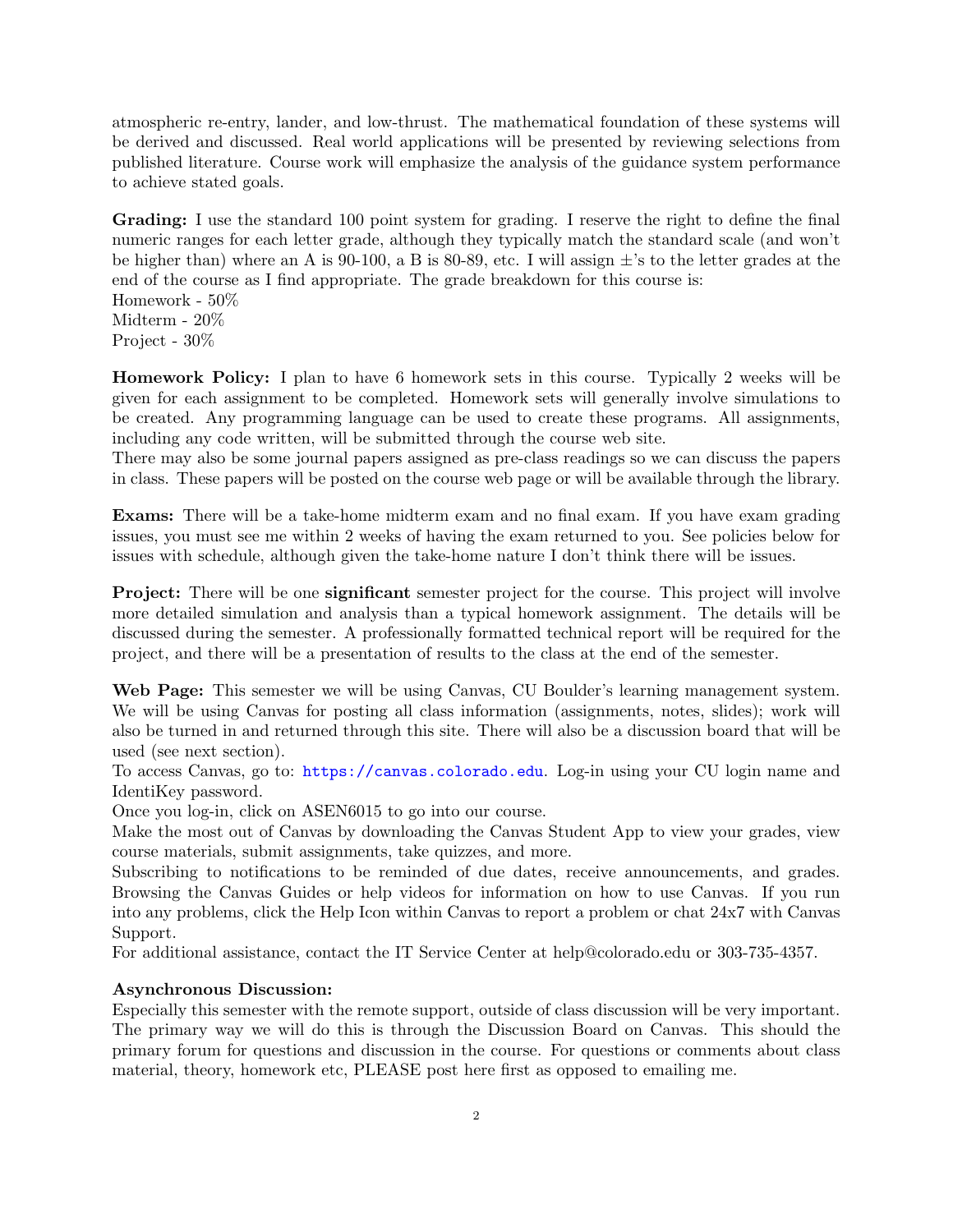The second method to start discussion is through a Google Form "Comment Box", which will be accessible via Canvas. This interface allows students to submit anonymous comments, which I can address in class or via the Canvas Discussion Board as necessary.

Finally, if there are any personal questions, email me and PLEASE put "ASEN 6015" at the start of the subject line so that I don't miss it!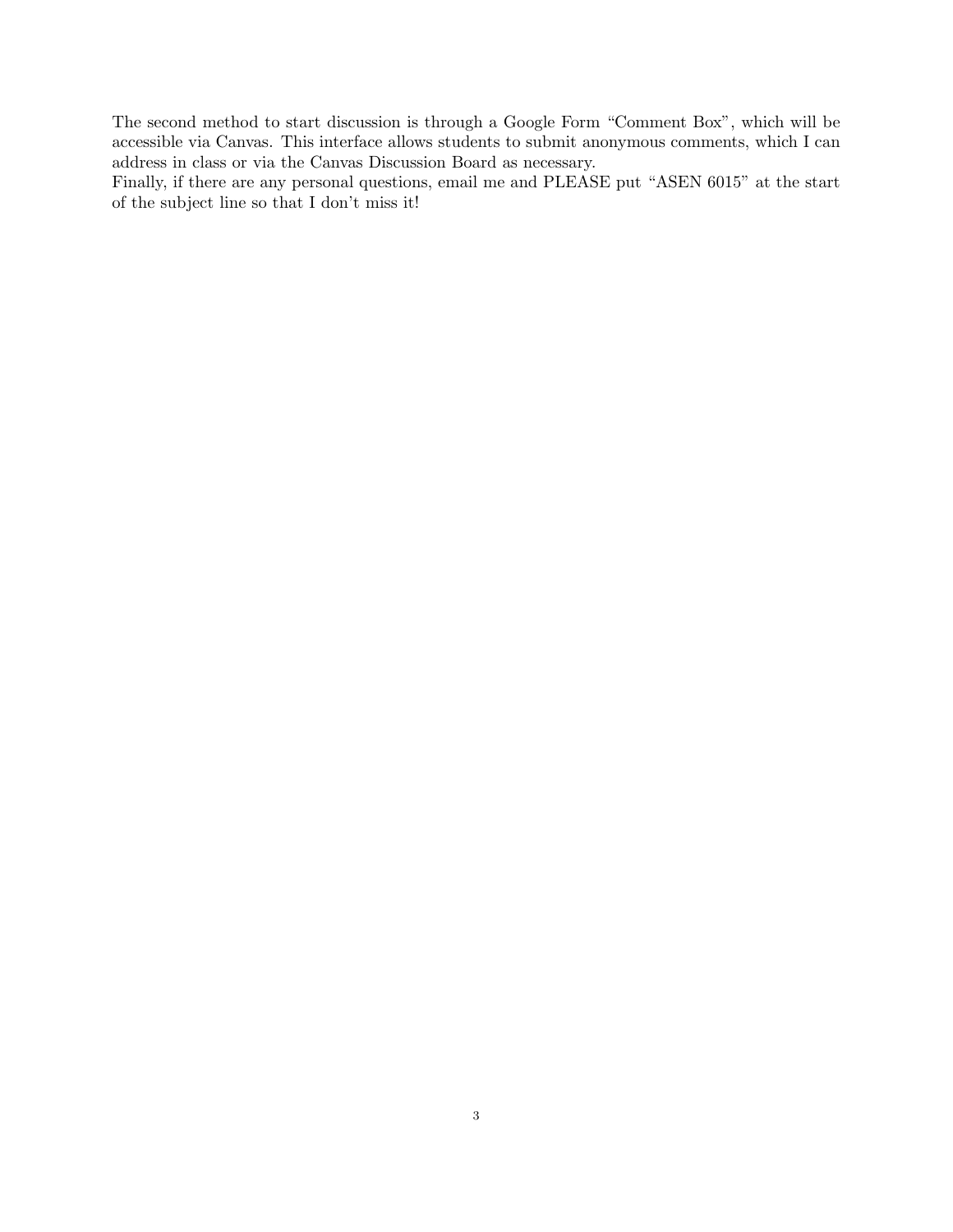# CAMPUS SYLLABUS STATEMENTS

### CLASSROOM BEHAVIOR:

Both students and faculty are responsible for maintaining an appropriate learning environment in all instructional settings, whether in person, remote or online. Those who fail to adhere to such behavioral standards may be subject to discipline. Professional courtesy and sensitivity are especially important with respect to individuals and topics dealing with race, color, national origin, sex, pregnancy, age, disability, creed, religion, sexual orientation, gender identity, gender expression, veteran status, political affiliation or political philosophy. For more information, see the policies on [classroom behavior](http://www.colorado.edu/policies/student-classroom-and-course-related-behavior) and the [Student Code of Conduct.](https://www.colorado.edu/sccr/sites/default/files/attached-files/2019-2020_student_code_of_conduct_0.pdf)

### REQUIREMENTS FOR COVID-19:

As a matter of public health and safety due to the pandemic, all members of the CU Boulder community and all visitors to campus must follow university, department and building requirements, and public health orders in place to reduce the risk of spreading infectious disease. Required safety measures at CU Boulder relevant to the classroom setting include:

- maintain 6-foot distancing when possible,
- wear a face covering in public indoor spaces and outdoors while on campus consistent with state and county health orders,
- clean local work area,
- practice hand hygiene,
- follow public health orders, and
- if sick and you live off campus, do not come onto campus (unless instructed by a CU Healthcare professional), or if you live on-campus, please alert [CU Boulder Medical Services.](https://www.colorado.edu/healthcenter/coronavirus-updates/symptoms-and-what-do-if-you-feel-sick)

Students who fail to adhere to these requirements will be asked to leave class, and students who do not leave class when asked or who refuse to comply with these requirements will be referred to [Student Conduct and Conflict Resolution.](https://www.colorado.edu/sccr/) For more information, see the policies on [COVID-](https://www.colorado.edu/policies/covid-19-health-and-safety-policy)[19 Health and Safety](https://www.colorado.edu/policies/covid-19-health-and-safety-policy) and [classroom behavior](http://www.colorado.edu/policies/student-classroom-and-course-related-behavior) and the [Student Code of Conduct.](http://www.colorado.edu/osccr/) If you require accommodation because a disability prevents you from fulfilling these safety measures, please see the "Accommodation for Disabilities" statement on this syllabus.

Before returning to campus, all students must complete the [COVID-19 Student Health and Ex](https://www.colorado.edu/protect-our-herd/how#anchor1)[pectations Course.](https://www.colorado.edu/protect-our-herd/how#anchor1) Before coming on to campus each day, all students are required to complete a [Daily Health Form.](https://www.colorado.edu/protect-our-herd/daily-health-form)

Students who have tested positive for COVID-19, have symptoms of COVID-19, or have had close contact with someone who has tested positive for or had symptoms of COVID-19 must stay home and complete the [Health Questionnaire and Illness Reporting Form](https://www.colorado.edu/protect-our-herd/daily-health-form) remotely. In this class, if you are sick or quarantined, you can simply attend the course remotely as discussed above. If being sick affects your ability to complete your work according to class deadlines, please let me know via email so I can accommodate you.

### ACCOMMODATION FOR DISABILITIES:

If you qualify for accommodations because of a disability, please submit your accommodation letter from Disability Services to your faculty member in a timely manner so that your needs can be addressed. Disability Services determines accommodations based on documented disabilities in the academic environment. Information on requesting accommodations is located on the [Disability](https://www.colorado.edu/disabilityservices/) [Services website.](https://www.colorado.edu/disabilityservices/) Contact Disability Services at 303-492-8671 or dsinfo@colorado.edu for further assistance. If you have a temporary medical condition, see [Temporary Medical Conditions](http://www.colorado.edu/disabilityservices/students/temporary-medical-conditions) on the Disability Services website.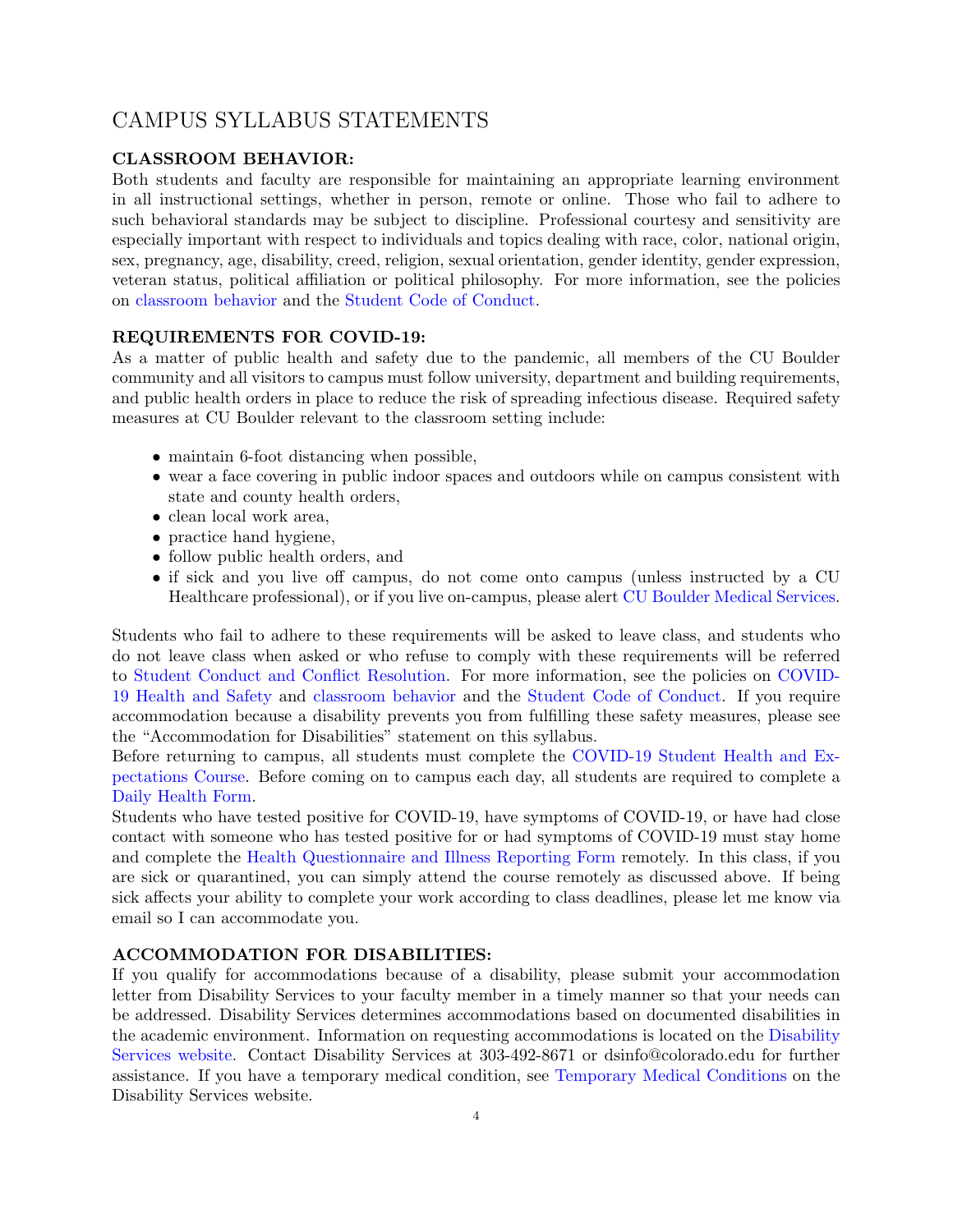#### PREFERRED STUDENT NAMES AND PRONOUNS:

CU Boulder recognizes that students' legal information doesn't always align with how they identify. Students may update their preferred names and pronouns via the student portal; those preferred names and pronouns are listed on instructors' class rosters. In the absence of such updates, the name that appears on the class roster is the student's legal name.

#### HONOR CODE:

All students enrolled in a University of Colorado Boulder course are responsible for knowing and adhering to the Honor Code. Violations of the policy may include: plagiarism, cheating, fabrication, lying, bribery, threat, unauthorized access to academic materials, clicker fraud, submitting the same or similar work in more than one course without permission from all course instructors involved, and aiding academic dishonesty. All incidents of academic misconduct will be reported to the Honor Code (honor@colorado.edu); 303-492-5550). Students found responsible for violating the academic integrity policy will be subject to nonacademic sanctions from the Honor Code as well as academic sanctions from the faculty member. Additional information regarding the Honor Code academic integrity policy can be found at the [Honor Code Office website.](https://www.colorado.edu/osccr/honor-code)

### SEXUAL MISCONDUCT, DISCRIMINATION, HARASSMENT AND/OR RELATED RETALIATION:

The University of Colorado Boulder (CU Boulder) is committed to fostering an inclusive and welcoming learning, working, and living environment. CU Boulder will not tolerate acts of sexual misconduct (harassment, exploitation, and assault), intimate partner violence (dating or domestic violence), stalking, or protected-class discrimination or harassment by members of our community. Individuals who believe they have been subject to misconduct or retaliatory actions for reporting a concern should contact the Office of Institutional Equity and Compliance (OIEC) at 303-492-2127 or cureport@colorado.edu. Information about the OIEC, university policies, [anonymous reporting,](https://cuboulder.qualtrics.com/jfe/form/SV_0PnqVK4kkIJIZnf) and the campus resources can be found on the [OIEC website.](http://www.colorado.edu/institutionalequity/)

Please know that faculty and instructors have a responsibility to inform OIEC when made aware of incidents of sexual misconduct, dating and domestic violence, stalking, discrimination, harassment and/or related retaliation, to ensure that individuals impacted receive information about options for reporting and support resources.

#### RELIGIOUS HOLIDAYS:

Campus policy regarding religious observances requires that faculty make every effort to deal reasonably and fairly with all students who, because of religious obligations, have conflicts with scheduled exams, assignments or required attendance. In this class, I will attempt to accommodate any conflicts with exam times if you let me know at least 2 weeks in advance. See the [campus policy regarding religious observances](http://www.colorado.edu/policies/observance-religious-holidays-and-absences-classes-andor-exams) for full details.

Classroom Behavior: Students and faculty each have responsibility for maintaining an appropriate learning environment. Those who fail to adhere to such behavioral standards may be subject to discipline. Professional courtesy and sensitivity are especially important with respect to individuals and topics dealing with race, color, national origin, sex, pregnancy, age, disability, creed, religion, sexual orientation, gender identity, gender expression, veteran status, political affiliation or political philosophy. Class rosters are provided to the instructor with the student's legal name. I will gladly honor your request to address you by an alternate name or gender pronoun. Please advise me of this preference early in the semester so that I may make appropriate changes to my records. For more information, see the policies on [classroom behavior](http://www.colorado.edu/policies/student-classroom-and-course-related-behavior) and the [Student Code of Conduct.](http://www.colorado.edu/osccr/)